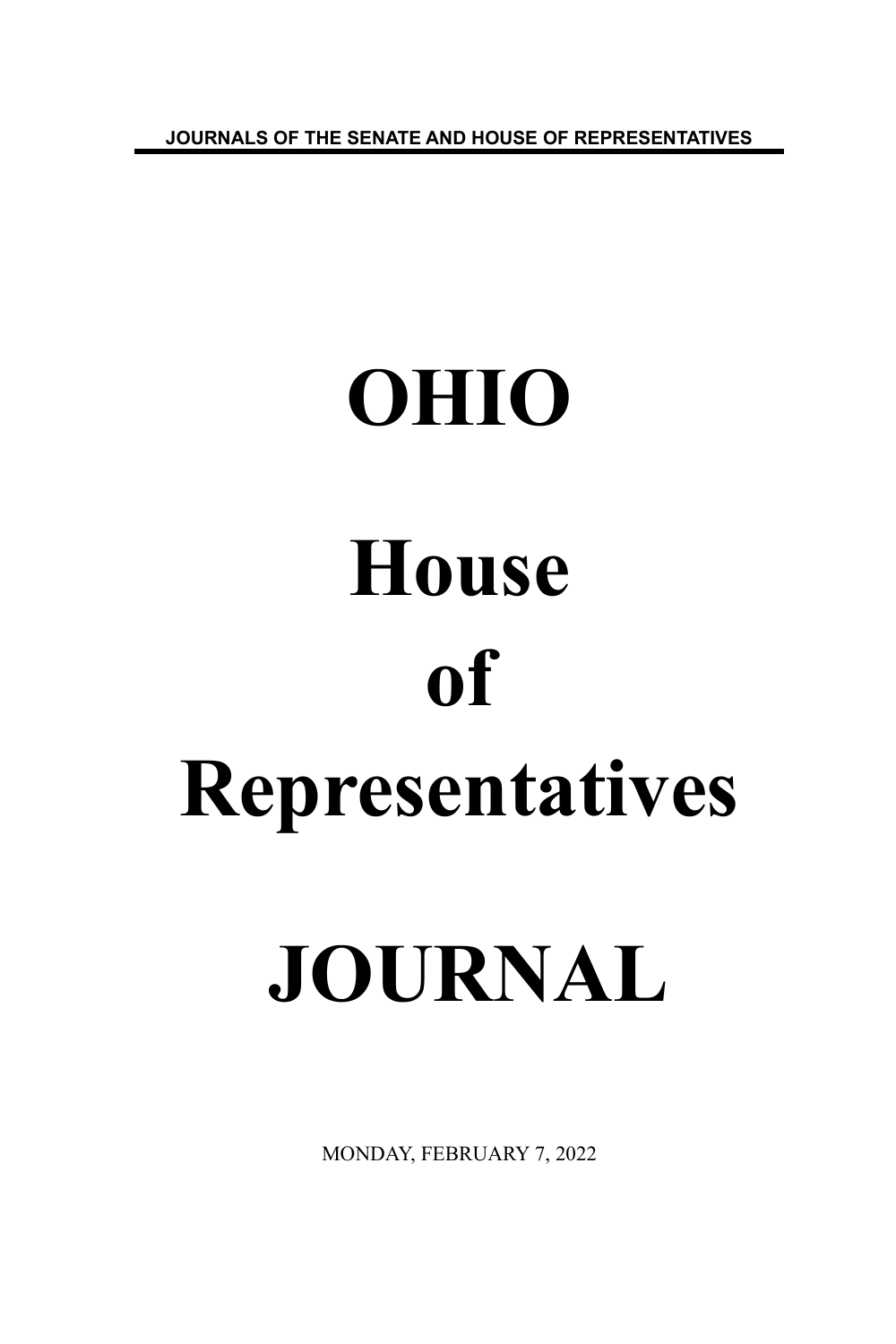# ONE HUNDRED TWENTY-FOURTH DAY Hall of the House of Representatives, Columbus, Ohio **Monday, February 7, 2022, 9:00 o'clock a.m.**

The House met pursuant to adjournment.

The journal of the previous legislative day was read and approved.

## **INTRODUCTION OF BILLS**

The following bills were introduced:

### **H. B. No. 559 -** Representative Hicks-Hudson.

To amend section 1901.181 of the Revised Code to grant the Housing Division of the Toledo Municipal Court jurisdiction in any review or appeal of a final order of an administrative body that relates to a local building, health, or safety code and concurrent jurisdiction with the Court of Common Pleas in criminal cases related to environmental pollution.

**H. B. No. 560 -** Representatives Hoops, Pavliga.

To amend sections 5725.98, 5726.98, 5729.98, and 5747.98 and to enact section 175.16 of the Revised Code to authorize a nonrefundable tax credit for the construction or rehabilitation of affordable rental housing.

**H. B. No. 561 -** Representatives Richardson, Jarrells. Cosponsors: Representatives Abrams, White, Carruthers, Click, Miller, K., Humphrey, Pavliga, Brown, John, Schmidt, Lanese, LaRe, Plummer, Swearingen, Crossman, Miller, J., Lipps, Carfagna, Fowler Arthur, Gross, Stephens, Ray, Powell, Jones, Baldridge, Ginter, Fraizer, Cross, Koehler, O'Brien, Russo, Liston, West, Upchurch, Blackshear, Smith, M., Skindell, Smith, K., Hall, Merrin, Ingram, Sheehy, Troy, Lepore-Hagan, Weinstein, Lightbody, Leland.

To enact section 5.2318 of the Revised Code to designate January 11th as "Human Trafficking Awareness Day."

**H. B. No. 562 -** Representatives Hicks-Hudson, Miranda. Cosponsors: Representatives Brown, Crossman, Kelly, Miller, A., Miller, J., Sheehy, Smith, K., Smith, M., Sobecki, Troy.

To amend section 3307.67 of the Revised Code regarding adjustments by the State Teachers Retirement Board to the cost-of-living adjustment.

Said bills were considered the first time.

Representative Stewart moved that the House advance to the seventh order of business, being bills for third consideration.

The motion was agreed to.